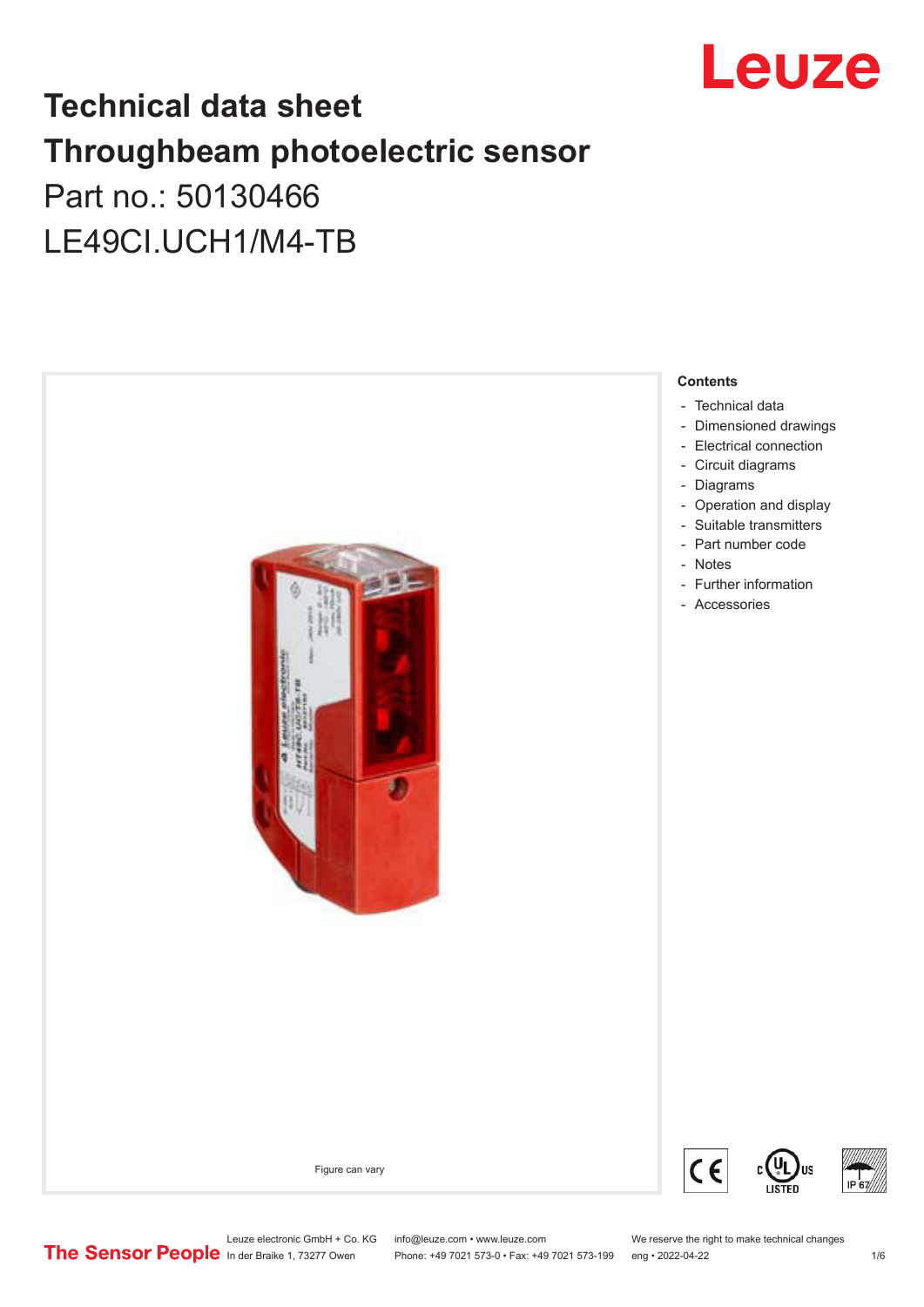#### <span id="page-1-0"></span>**Technical data**

# Leuze

| <b>Basic data</b>                              |                                             |
|------------------------------------------------|---------------------------------------------|
| <b>Series</b>                                  | 49 <sub>C</sub>                             |
| <b>Operating principle</b>                     | Throughbeam principle                       |
| Device type                                    | Receiver                                    |
| <b>Special version</b>                         |                                             |
| <b>Special version</b>                         | Heating                                     |
| <b>Optical data</b>                            |                                             |
| <b>Operating range</b>                         | Guaranteed operating range                  |
| <b>Operating range</b>                         | $0120$ m                                    |
| <b>Operating range limit</b>                   | Typical operating range                     |
| <b>Operating range limit</b>                   | 0.5150m                                     |
| <b>Electrical data</b>                         |                                             |
| <b>Protective circuit</b>                      | Polarity reversal protection                |
|                                                | Short circuit protected                     |
|                                                | <b>Transient protection</b>                 |
|                                                |                                             |
| Performance data                               |                                             |
| Supply voltage U <sub>p</sub>                  | 20  250 V, AC/DC                            |
| Power consumption (with AC)                    | 1.5 V·A                                     |
| Outputs                                        |                                             |
| Number of digital switching outputs 1 Piece(s) |                                             |
|                                                |                                             |
| <b>Switching outputs</b>                       |                                             |
| <b>Voltage type</b>                            | AC/DC                                       |
| Switching current, max.                        | 400 mA                                      |
| <b>Switching power</b>                         | 100 V·A                                     |
| <b>Switching voltage</b>                       | 250 V AC/DC                                 |
| <b>Switching output 1</b>                      |                                             |
| Assignment                                     | Connection 1, pin 4                         |
| <b>Switching element</b>                       | MOSFET semiconductor, NO (normally<br>open) |
| <b>Switching principle</b>                     | Light/dark reversible                       |
| <b>Timing</b>                                  |                                             |
| <b>Switching frequency</b>                     | 150 Hz                                      |
| <b>Response time</b>                           | 3.3 <sub>ms</sub>                           |
| <b>Readiness delay</b>                         | 300 ms                                      |
|                                                |                                             |

#### **Connection**

| <b>Connection 1</b>       |                      |
|---------------------------|----------------------|
| <b>Function</b>           | Signal OUT           |
|                           | Voltage supply       |
| <b>Type of connection</b> | Terminal             |
| Type of terminal          | Spring-cage terminal |
| No. of pins               | $5 - pin$            |

#### **Mechanical data**

| Dimension (W x H x L)               | 31 mm x 104 mm x 55.5 mm                           |
|-------------------------------------|----------------------------------------------------|
| <b>Housing material</b>             | Plastic                                            |
| <b>Plastic housing</b>              | PC                                                 |
| Lens cover material                 | Plastic                                            |
| Net weight                          | 150 <sub>g</sub>                                   |
| <b>Housing color</b>                | Red                                                |
| <b>Type of fastening</b>            | Through-hole mounting                              |
|                                     | Via optional mounting device                       |
| <b>Operation and display</b>        |                                                    |
| Type of display                     | LED                                                |
| <b>Number of LEDs</b>               | 3 Piece(s)                                         |
| <b>Operational controls</b>         | 270° potentiometer                                 |
|                                     | Teach button                                       |
| Function of the operational control | Activation of the time module for dropout<br>delay |
|                                     | Light/dark switching                               |
|                                     | Sensitivity adjustment                             |
| Environmental data                  |                                                    |
| Ambient temperature, operation      | $-4060 °C$                                         |
| Ambient temperature, storage        | $-40$ 70 °C                                        |
| <b>Certifications</b>               |                                                    |
| Degree of protection                | IP 67                                              |
| <b>Protection class</b>             | $\mathbf{II}$                                      |
| <b>Certifications</b>               | c UL US                                            |
| <b>Standards applied</b>            | IEC 60947-5-2                                      |
| <b>Classification</b>               |                                                    |
| <b>Customs tariff number</b>        | 85365080                                           |
| <b>ECLASS 5.1.4</b>                 | 27270901                                           |
| <b>ECLASS 8.0</b>                   | 27270901                                           |
| <b>ECLASS 9.0</b>                   | 27270901                                           |
| <b>ECLASS 10.0</b>                  | 27270901                                           |
| <b>ECLASS 11.0</b>                  | 27270901                                           |
| <b>ECLASS 12.0</b>                  | 27270901                                           |
| <b>ETIM 5.0</b>                     | EC002716                                           |
| <b>ETIM 6.0</b>                     | EC002716                                           |
| <b>ETIM 7.0</b>                     | EC002716                                           |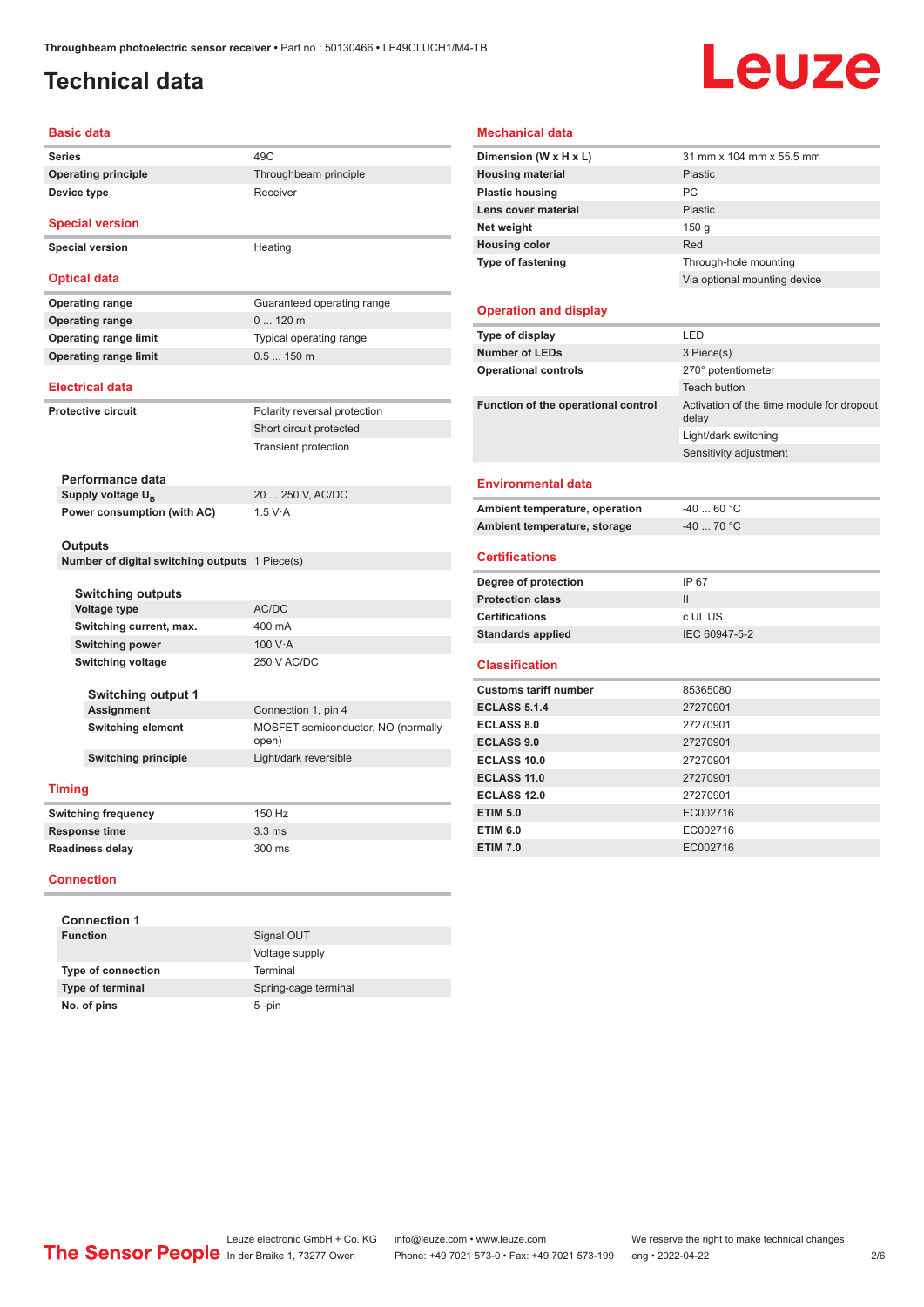#### <span id="page-2-0"></span>**Dimensioned drawings**



All dimensions in millimeters



AA Green LED

- AB Yellow LED
- B Optical axis
- C Receiver
- E Sensitivity adjustment
- F Teach button
- G Countersinking for SK nut M5, 4.2 mm deep
- J Cable entry with M16 x 1.5 screw fitting for Ø  $5...10 \,\text{mm}$

## **Electrical connection**

#### **Connection 1**

| <b>Function</b>    | Signal OUT           |
|--------------------|----------------------|
|                    | Voltage supply       |
| Type of connection | Terminal             |
| Type of terminal   | Spring-cage terminal |
| No. of pins        | $5 - pin$            |

#### **Terminal Assignment**

|   | $\sim$           |
|---|------------------|
|   | $+ / L1$         |
| 2 | $-/ N$           |
| 3 | n.c.             |
| 4 | OUT <sub>1</sub> |
| 5 | COM              |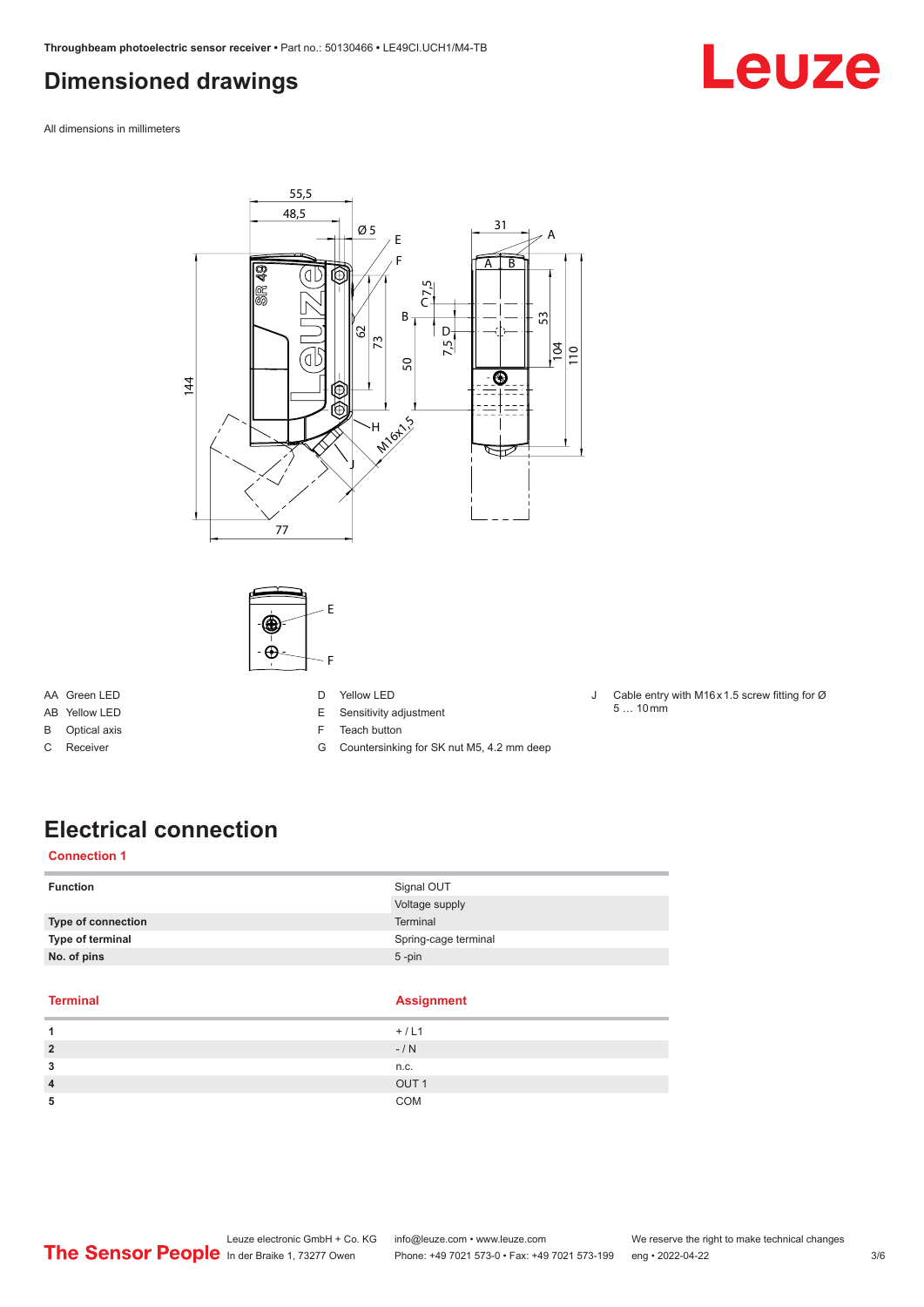## <span id="page-3-0"></span>**Circuit diagrams**





#### **Diagrams**

Typ. response behavior



## **Operation and display**

| <b>LED</b>     | <b>Display</b>                               | <b>Meaning</b>                            |
|----------------|----------------------------------------------|-------------------------------------------|
|                | Green, continuous light                      | Operational readiness                     |
| $\overline{2}$ | Yellow, continuous light                     | Light path free                           |
|                | Yellow, flashing                             | Light path free, no function reserve      |
| 3              | Yellow, continuous light (behind lens cover) | Light path free                           |
|                | Yellow, flashing (behind lens cover)         | Light path free, minimum function reserve |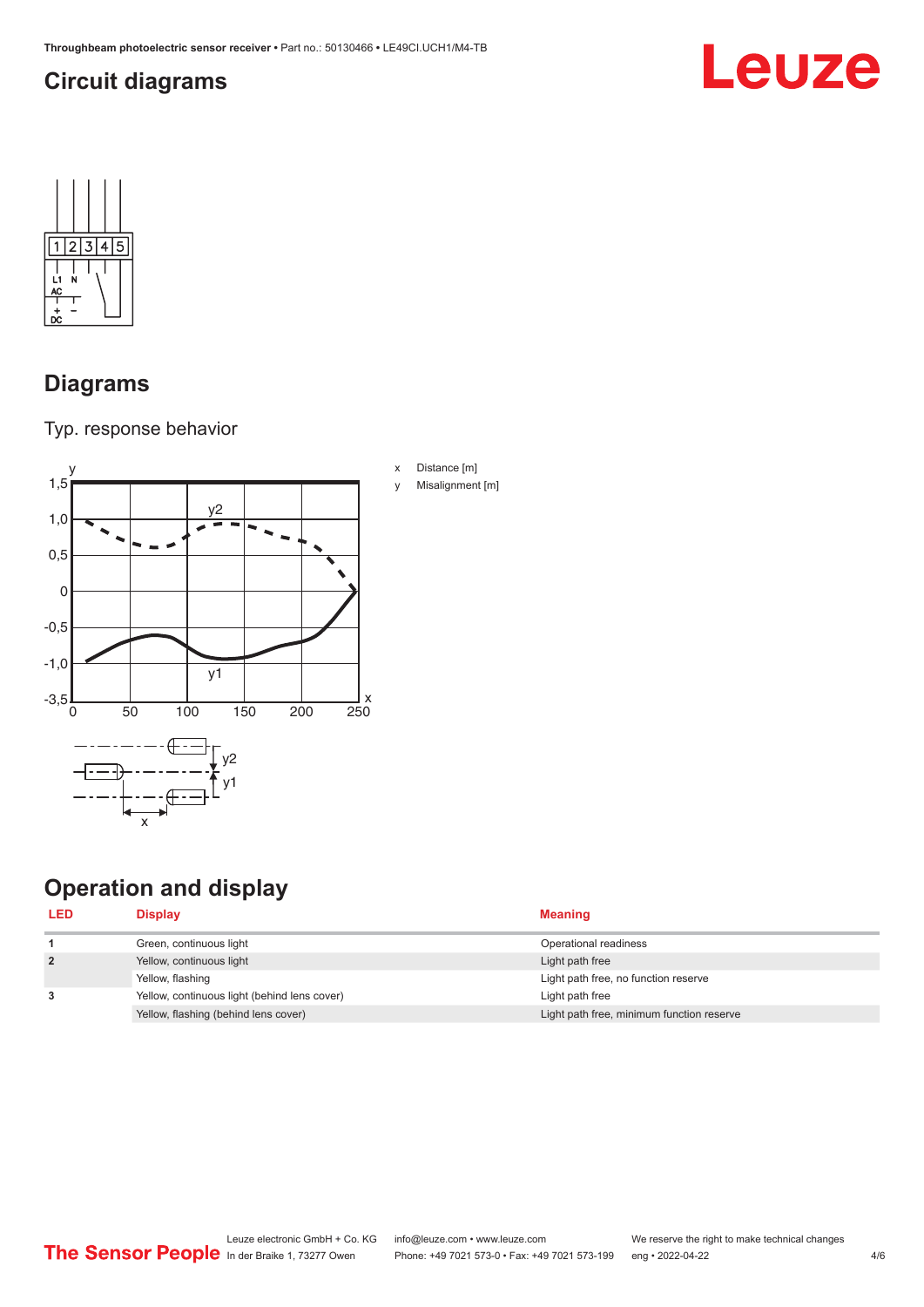#### <span id="page-4-0"></span>**Suitable transmitters**

## **Leuze**

|        | Part no. | <b>Designation</b> | <b>Article</b>                                     | <b>Description</b>                                                                                                                                 |
|--------|----------|--------------------|----------------------------------------------------|----------------------------------------------------------------------------------------------------------------------------------------------------|
| $\sum$ | 50130463 | LS49CI.UCH/TB      | Throughbeam<br>photoelectric sensor<br>transmitter | Special version: Heating<br>Operating range limit: 0  150 m<br>Light source: LED, Infrared<br>Supply voltage: AC/DC<br>Connection: Terminal, 5-pin |

#### **Part number code**

Part designation: **AAA49Cd.EEfG/iJ-KL**

| AAA49C    | Operating principle / construction<br>PRK49C: Retro-reflective photoelectric sensor with polarization filter<br>HT49C: Diffuse reflection sensor with background suppression<br>LS49C: Throughbeam photoelectric sensor transmitter<br>LE49C: Throughbeam photoelectric sensor receiver                                                                  |
|-----------|----------------------------------------------------------------------------------------------------------------------------------------------------------------------------------------------------------------------------------------------------------------------------------------------------------------------------------------------------------|
| d         | Light type<br>n/a: red light<br>I: infrared light                                                                                                                                                                                                                                                                                                        |
| EE        | <b>Operating voltage</b><br>n/a: 10  30 V, DC<br>UC: 20  250V AC/DC (all-mains design)                                                                                                                                                                                                                                                                   |
| f         | Equipment<br>H: With heating<br>D: Depolarizing media<br>1: 270° potentiometer<br>8: activation input (activation with high signal)                                                                                                                                                                                                                      |
| iJ        | Switching output / Function / OUT1OUT2<br>2: NPN transistor output, light switching<br>N: NPN transistor output, dark switching<br>4: PNP transistor output, light switching<br>P: PNP transistor output, dark switching<br>W: warning output<br>TS: Relay, NC contact/NO contact<br>M4: Low impedance MOSFET semiconductor switching output, NO contact |
| <b>KL</b> | <b>Electrical connection</b><br>TB: Terminal block - terminal compartment with spring terminals $(5 \times 1.5 \text{ mm}^2)$<br>n/a: cable, standard length 2000 mm                                                                                                                                                                                     |
|           | <b>Note</b>                                                                                                                                                                                                                                                                                                                                              |
|           | $\&$ A list with all available device types can be found on the Leuze website at www.leuze.com.                                                                                                                                                                                                                                                          |

#### **Notes**

| Observe intended use!                                                                 |
|---------------------------------------------------------------------------------------|
| $\%$ This product is not a safety sensor and is not intended as personnel protection. |
| ↓ The product may only be put into operation by competent persons.                    |
| ♦ Only use the product in accordance with its intended use.                           |
|                                                                                       |